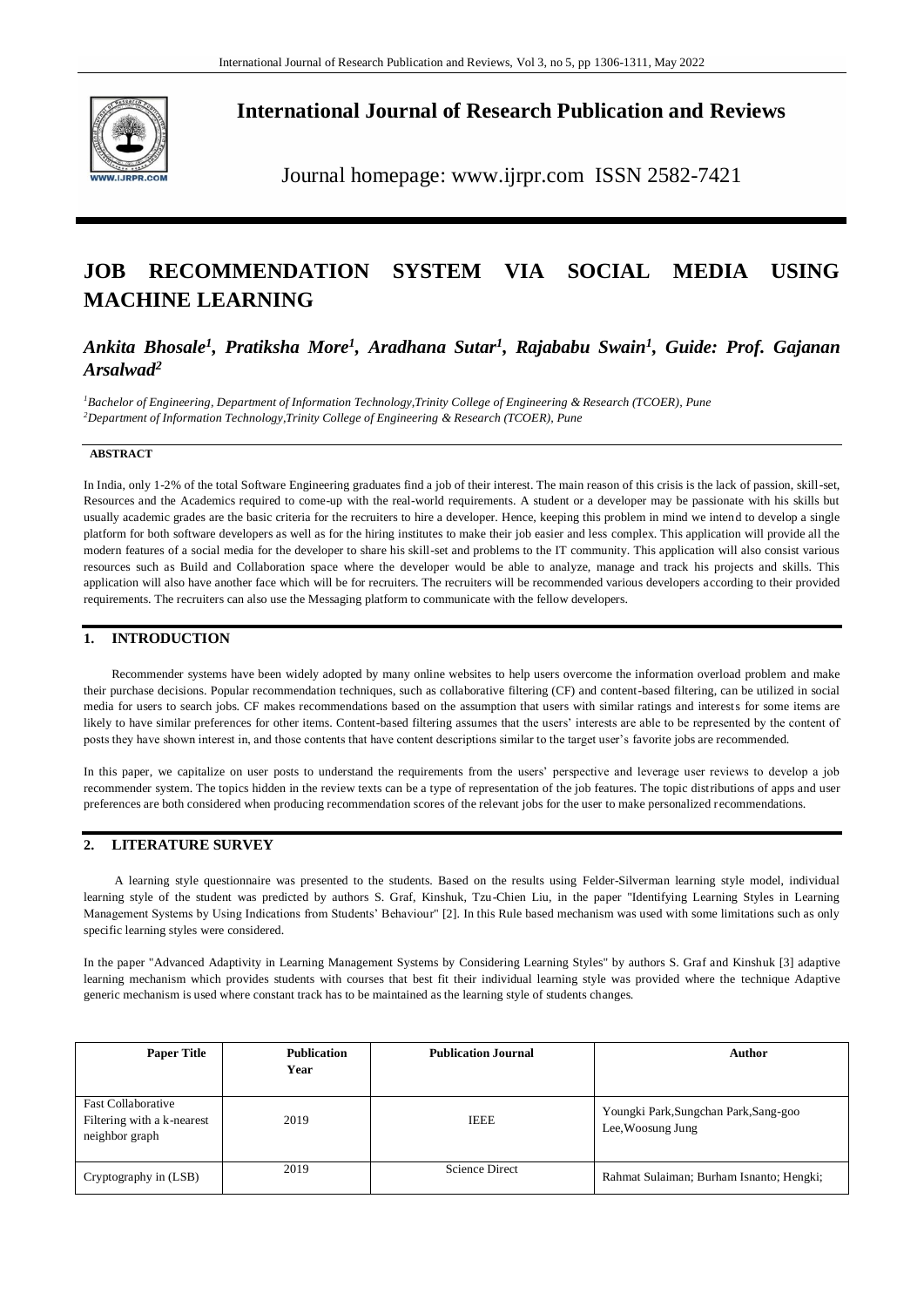| Method Using RC4<br>Algorithm and AES<br>Algorithm in Digital<br>Image to Improve<br>Message Security. |      |             | Chandra Kirana                                                              |
|--------------------------------------------------------------------------------------------------------|------|-------------|-----------------------------------------------------------------------------|
| A Combined Predictor for<br>Item-Based Collaborative<br>Filtering                                      | 2020 | <b>IEEE</b> | Zhonghuo Wu; Jun Zheng; Su Wang;<br>Hongfeng Feng                           |
| Effectiveness comparison<br>of the AES and 3DES<br>cryptography methods on<br>email text messages.     | 2021 | <b>IEEE</b> | Rini Indrayani; Subektiningsih; Pramudita<br>Ferdiansyah; Dhimas Adi Satria |

#### **Recommender System:**

As discussed previously, RecSys are the system that analyses user preference history

and caters them with different options of services related to the requirement. Recommender systems emerged as an independent research area in the mid-1990s(Ricci et al., 2011). In recent years, the interest in recommender systems has dramatically increased. In the Rec-ommendation algorithm, it classifies into four types: Content-based filtering, Collaborative filtering, Rule-based, and Hybrid approaches (Mobasher, 2007; Al-Otaibi and Ykhlef, 2012). Collaborative Filtering (CF): Collaborative Filtering is a technique is based on the human ratings that are given to an item by a user and find similarity between different users who have given similar ratings to an items(Hu and Pu, 2011). The essential operation used here is the memory-based nearest neighbour approach to group users who have a similar interest. As the volume of data grows gradually, there will be high latency in generating recommendations Mobasher (2007); Herlocker et al. (1999). Collaborative filtering has an advantage over content-based filtering techniques, but due to the nature of the hiring process, a job cannot be rated by the user and will not be possible to create a similarity matrix.

Content-based filtering (CBF): These are the most subjective and descriptive based filtering. Content-based filtering can also be called as attributebased recommender as it uses the explicitly defined property of an item. It is an approach to an information retrieval or machine learning problem. The assumption made in content-based filtering is that user prefers item with similar properties. Content-based filtering recommends items to the user whose properties are similar to the item which the user has previously shown interest. Mobasher (2007) express that drawback of this filtering technique is their tendency to over-specialize in suggesting the item to a user profile as user profiles are relayed on an attribute of the previous item opted by the user. Nevertheless, in the job domain, the job listed in the job board be available only for few days; due to the nature of the domain, the tendency to over-specialize in recommending the same item would not be any problem in the job domain recommender system. In domains like entertainment, user preference are tends to change depending on various factors, but In Job domain, the user tends to look for the job where he can use his previous skills. New recommendation of jobs can be made when there is a change in user

preference, i.e. if a user thinks to change his/her job domain by updating his new skills and the job domain if he/she wishes. Another scenario of new recommendation is when new jobs are listed in the database; system would identify the properties of the job listed, such asjob domain and skills required for the job and matches with the users with a high similarity score.

Rule-based Filtering (RBF): These filtering techniques depend upon decision rules such as an automatic or manual decision rule that are manipulated to obtain a recommendation for the user profile. Currently, the E-commerce industry uses a rule-based filtering technique to recommend an item based on the demographic region of a user, purchase history, and other attributes that can be used to profile an user. A drawback in rule-based filtering is user feeds the information to the system. These inputs are utilized as a description of a user profile or can be considered as a preference of a user, defined by the user. Thus the data acquired is prone to bias. With the age of the user's profile, recommendation tends to hit the saturation and become staticMobasher (2007).

Hybrid filtering (HF): As the title describe, its incorporation of multiple techniques to improve the performance of recommendation. The previously discussed recommendation technique has its weakness and strengths. In order to get a better recommendation and overcome the challenges posed by earlier techniques, this technique is sought after. All the learning/model-based techniques suffer from cold-start in one or other form. It is a problem related to handling a new user or new item. These and other shortcomings of the CF,CBF, and RBF could be resolved by using hybrid filtering techniques Burke (2007); Jain and Kakkar (2019); Dhameliya and Desai (2019).

The surveys conducted by Burke (2002) and Dhameliya and Desai (2019) have identified different types of hybrid filtering techniques that could be used by integrating CF, CBF, and RBF.

- 1. Weighted: The similarity score obtained from different recommendation components are coupled numerically to get one better recommendation.
- 2. Mixed: Recommendations obtained from different recommending techniques are put together and presented as one recommendation.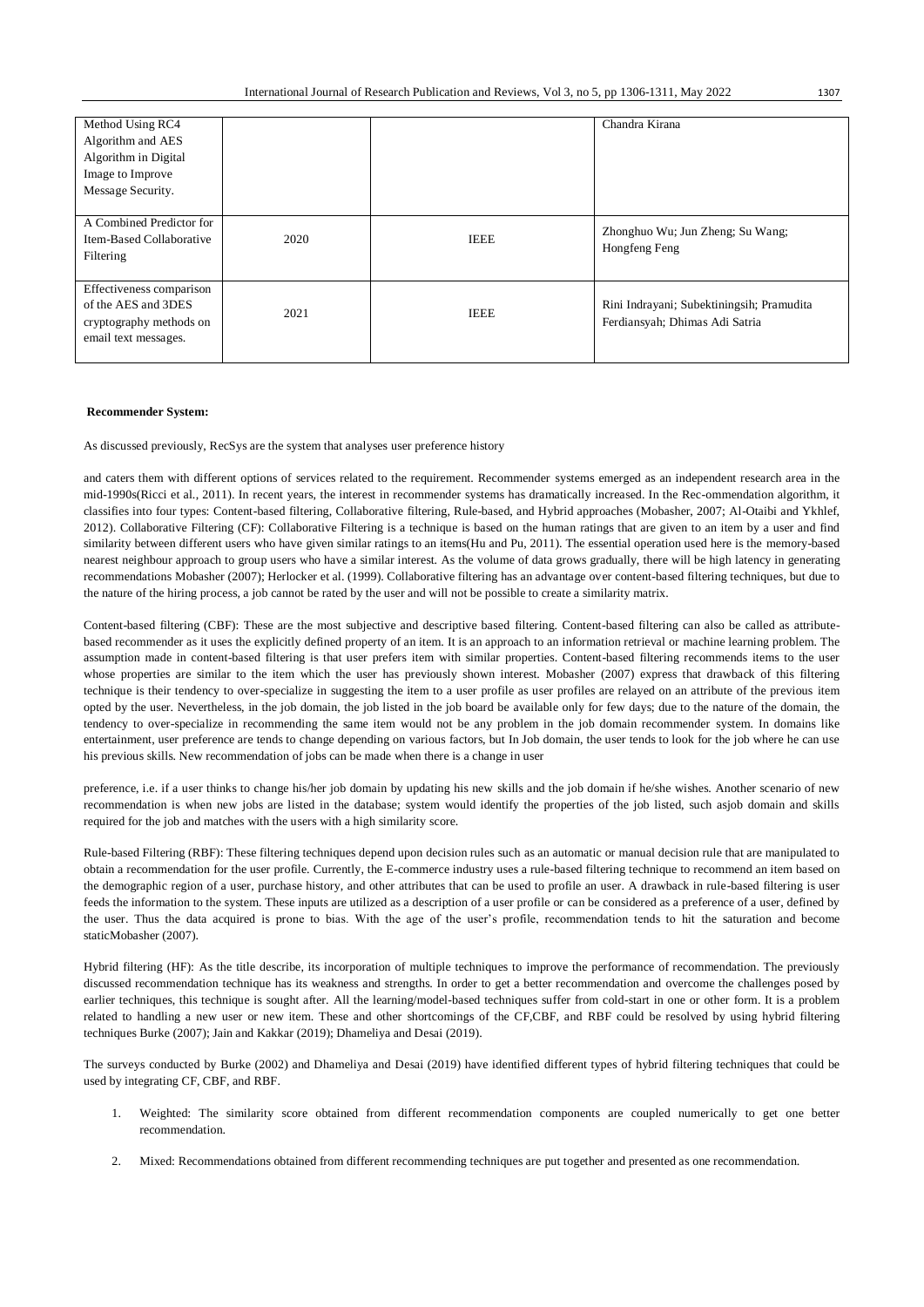- 3. Switching: choosing one among the recommendation components based on the scenar- ios where it suits best.
- 4. Feature Combination: Attributes derived from diverse knowledge origins are fused and supplied to a recommendation algorithm.
- 5. Feature Augmentation: One recommendation technique is used to compute a set of attributes of user or item, which is then part of the input to the next recommendation technique. Two or more recommendation techniques are serialized to get on recommendation.
- 6. Cascade: Recommending systems are given strict priority, with the lower priority ones breaking ties in the scoring of the higher ones. Here one Recsys technique refines recommendation of another. There had been attempts to develop a recommendation system by several researchers. One such implementation was done by Rafter et al. (2000). They had devised a hybrid Recsys CASPER for Job finding search engine. They had implemented an automated collaborative filtering module and personalized case retrieval module in their job recommendation system.

ACF module utilized user behavior information such as read time and activity on the page during his time on the system to profile the user. Similarity measure such as the Jaccard index and other clustering algorithms was used for similar grouping user against target user. Their other module PCR finds the similarity between the user's query and jobs in the system.

The module computes similarity with a target user's query and jobs from the job case base using different similarity measures. This system has faced sparsity and scalability problems.

# **3. SYSTEM DESIGN**

- Content-aware collaborative filtering is the integration of content-based recommendation and collaborative filtering.
- Our proposed algorithm targets content-aware collaborative filtering from implicit feedback and successfully address the disadvantages by treating the items not pre-ferred by users as negative while assigning them a lower confidence for negative preference and achieving linear time optimization.
- Accuracy is high..

#### **Pre-Processing:**

In this study, dataset acquired for the study has attributes filled string column with symbols and stop words. Especially in the column where skills details are present in both dataset. Data pre-processing is our first process in the second tier of our study's three tier architecture. Below is Fig4.8 that shows data pre-processing process flow.

All the user and Job data is in a single comma separated file. In data pre-processing, our goal is to create a user preference matrix for each column. i.e., we will be creating two dimensional matrix with each rows giving detail of user preferred language skill or database skill. The values of one particular skill column is striped from its default form and transformed to be a columns name against user in each row. We will discuss the data pre-processing of each dataset in detail further sections.

#### **The Dataset**

For This JAVA Project, we will be building a recommender system in Java using Apache. Apache is an open source project used to create machine learning algorithms. You can use it to implement machine learning techniques like classification, clustering, and recommendation. The work of the recommender system will be to recommend items to a user.

## **4. SOFTWARE REQUIREMENTS**

- Programming Language JAVA
- IDE Eclipse
- Language Java
- Operating System Any OS Like A Window, Ubuntu.

#### **Technologies You Will Learn By Working On Job Recommendation System**

JAVA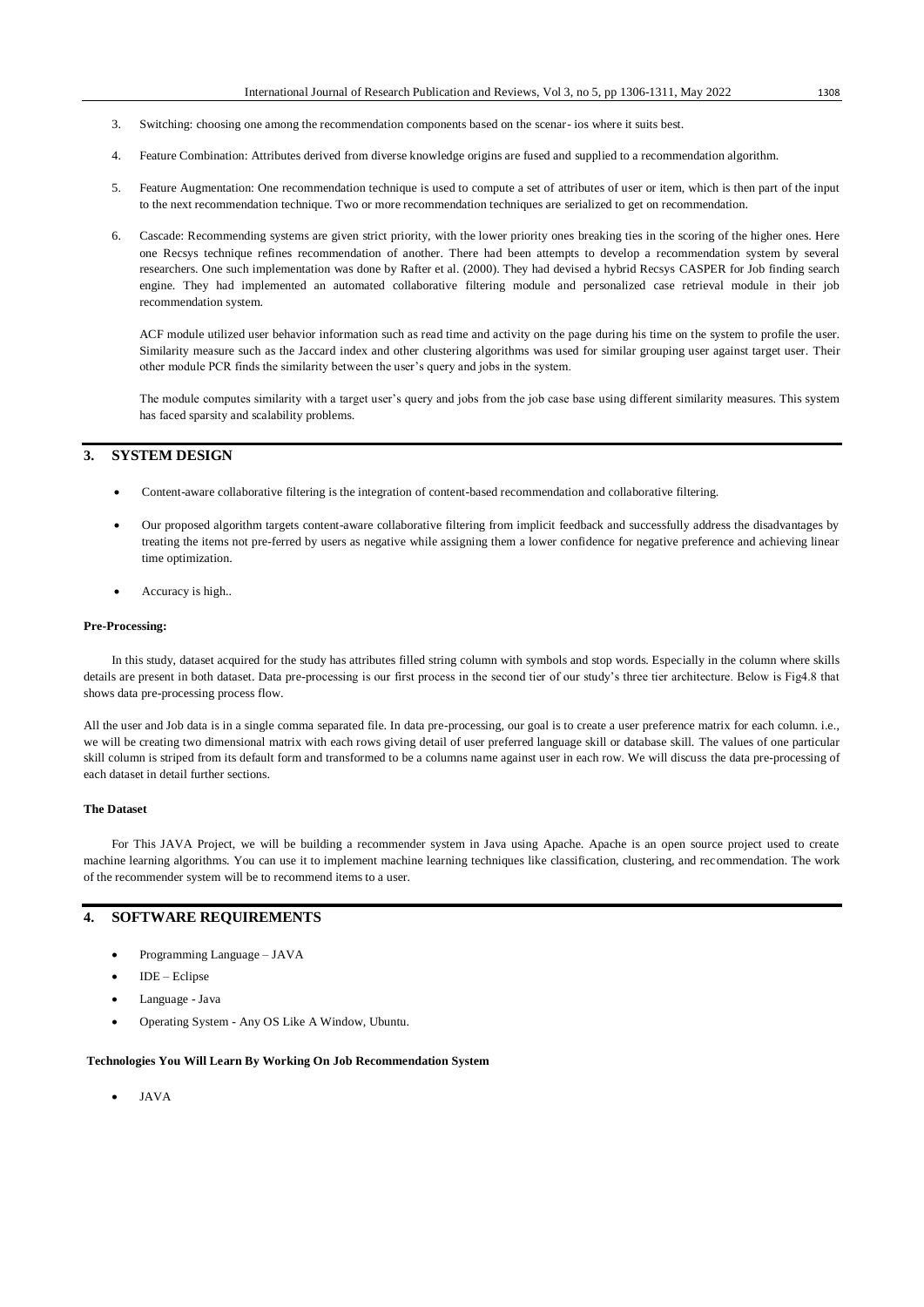## **5. DATA SET**

On our job recommendation platform, we extract user interactions as pairs of users and jobs. First, we remove users and jobs that have less than two interactions overall. Then, users are filtered out that have a number of over-all lifetime interactions that exceeds the 99th per- centile of all users. We consider such users as out-liars. As click data of users is noisier than the bookmark data, we do not use clicks for the creation of this dataset.

## **6. PROBLEM STATEMENT**

- To develop a complete Job Recommendation system via social media using machine Learning.
- To develop a multi-application platform for recruitment of the developers.
- To develop a social media platform to build a community of the developers.
- A space to manage, track and showcase the skills and projects of the developer.
- A discussion and collaboration room for all the developers.
- An End-to-End Secured messaging system for both recruiters and developers.

## **7. EXISTING SYSTEM**

Following are some of the existing recommendation system used by the top rated book purchasing websites. The existing system make use of conventional algorithms for recommendations.

- In Content based Recommendation Engine, system generates recommendations from source based on the features associated with products and the user's information. Content-based recommenders treat recommendation as a user-specific classification problem and learn a classifier for the user's likes and dislikes based on product features.
- In Collaborative recommendation engines, suggestions are generated on the basis of ratings given by group of people. It locates peer users with a rating history similar to the current user and generates recommendations for the user.
- In Context based Recommendation system requires the additional data about the context of item consumption like time, mood and behavioural aspects. These data may be used to improve the recommendation compared to what could be performed without this additional source of information.

### **System Architecture**

- Content-aware collaborative filtering is the integration of content-based recommendation and collaborative filtering.
- Our proposed algorithm targets content-aware collaborative filtering from implicit feedback and successfully address the disadvantages by treating the items not pre-ferred by users as negative while assigning them a lower confidence for negative preference and achieving linear time optimization.
- Accuracy is high.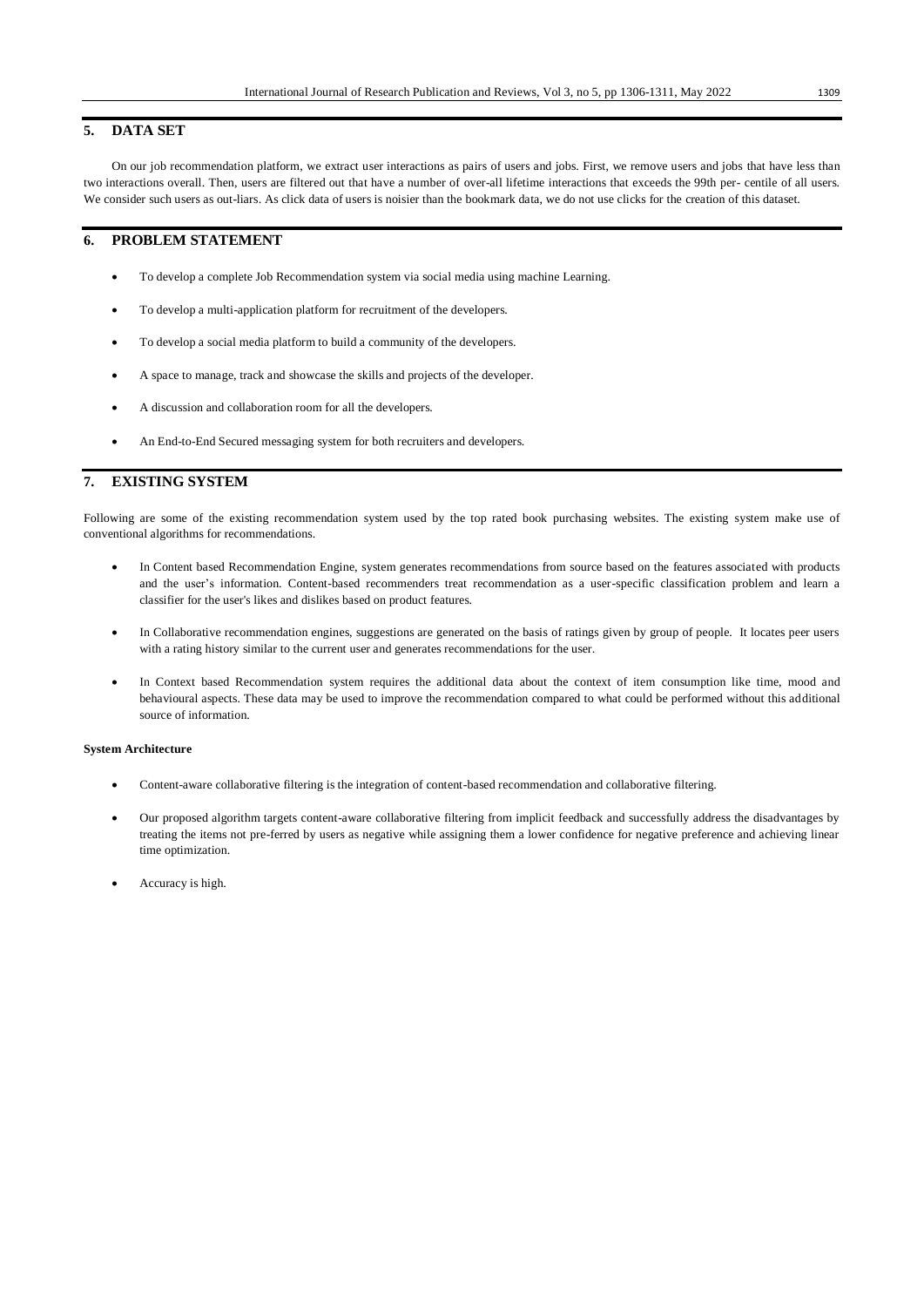

#### **Figure 6.1: System Architecture**

# **8. EXISTING SYSTEM ALGORITHM**

## **A. Content-based Filtering**

They are more subjective, and description based i.e. every item to be classified has a different description and suggestions depend upon on the user's profile only. There are keywords/classes that describe and entity to be studied which indicates what type of entity it is and then the type is added to the existing user profile and then suggestions compromise of entities from the identified type and type similar to it.

**CONTENT-BASED FILTERING** 



#### **B. Collaborative Filtering**

Collaborative Filtering, on the other hand defines a group of users into a type on the basis of matching criteria and similarity to other users. One advantage is that because it typecasts users and not objects thus it can recommend a wide range on entities to a group of users after identifying the type of users.